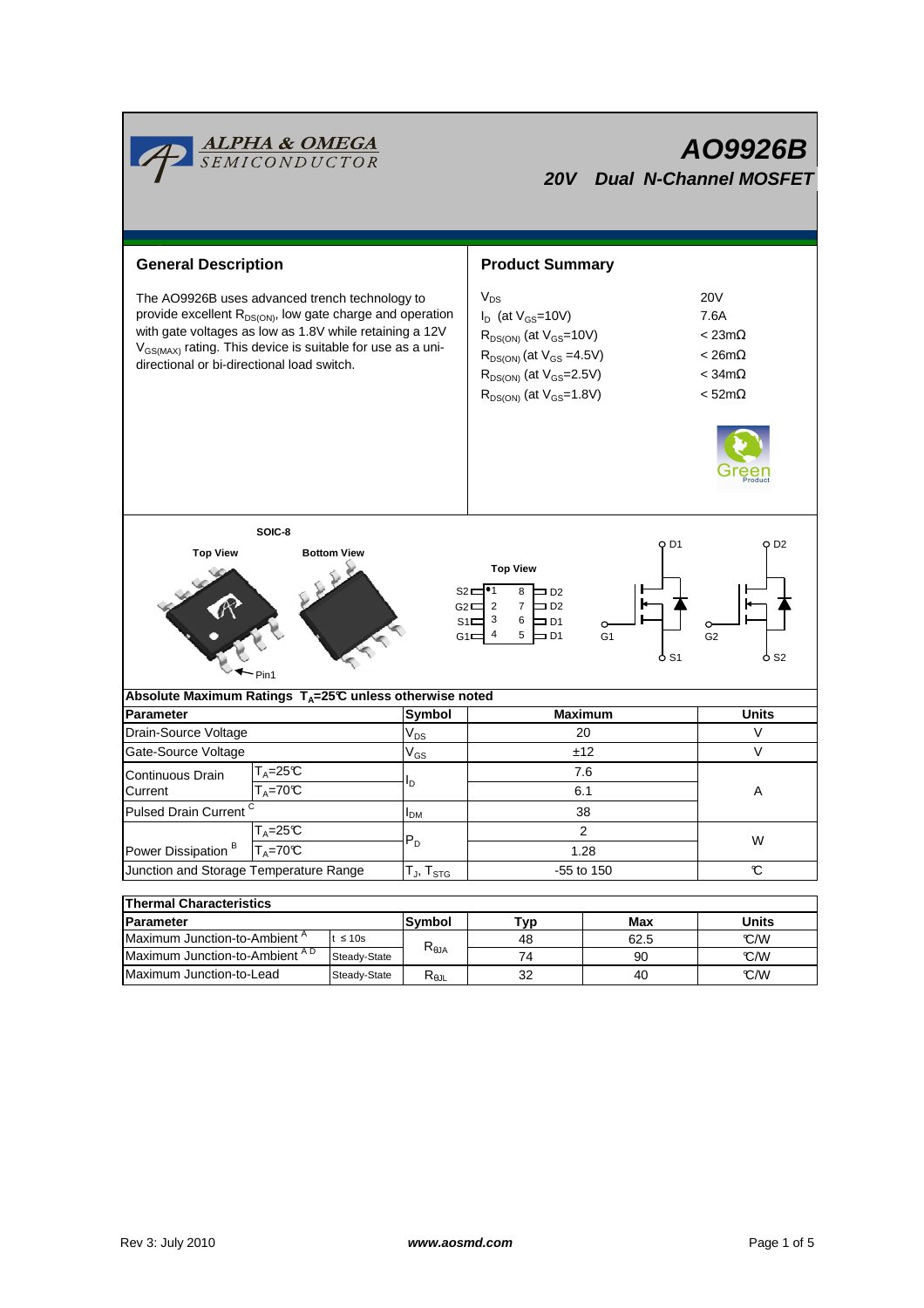

## **Electrical Characteristics (TJ=25°C unless otherwise noted)**

| <b>Symbol</b>               | <b>Parameter</b>                      | <b>Conditions</b>                                                                 |               | Min | <b>Typ</b>     | <b>Max</b>   | <b>Units</b> |
|-----------------------------|---------------------------------------|-----------------------------------------------------------------------------------|---------------|-----|----------------|--------------|--------------|
| <b>STATIC PARAMETERS</b>    |                                       |                                                                                   |               |     |                |              |              |
| <b>BV<sub>DSS</sub></b>     | Drain-Source Breakdown Voltage        | $I_D = 250 \mu A$ , $V_{GS} = 0V$                                                 |               | 20  |                |              | V            |
| $I_{DSS}$                   | Zero Gate Voltage Drain Current       | $V_{DS}$ =20V, $V_{GS}$ =0V                                                       |               |     |                | 1            | μA           |
|                             |                                       |                                                                                   | $T_{J} = 55C$ |     |                | 5            |              |
| $I_{GSS}$                   | Gate-Body leakage current             | $V_{DS} = 0V$ , $V_{GS} = \pm 12V$                                                |               |     |                | ±100         | nA           |
| $V_{GS(th)}$                | Gate Threshold Voltage                | $V_{DS} = V_{GS} I_D = 250 \mu A$                                                 |               | 0.4 | 0.75           | 1.1          | V            |
| $I_{D(O\underline{N})}$     | On state drain current                | $V_{GS}$ =10V, $V_{DS}$ =5V                                                       |               | 38  |                |              | A            |
| $R_{DS(ON)}$                | Static Drain-Source On-Resistance     | $V_{GS}$ =10V, $I_{D}$ =7.6A                                                      |               |     | 16.5           | 23           | $m\Omega$    |
|                             |                                       |                                                                                   | $Tj=125C$     |     | 25             | 30           |              |
|                             |                                       | $V_{GS}$ =4.5V, $I_{D}$ =7A                                                       |               |     | 18.5           | 26           | $m\Omega$    |
|                             |                                       | $V_{GS}$ =2.5V, $I_{D}$ =6A                                                       |               |     | 24             | 34           | $m\Omega$    |
|                             |                                       | $V_{GS}$ =1.8V, $I_{D}$ =2A                                                       |               |     | 32             | 52           | $m\Omega$    |
| $g_{FS}$                    | <b>Forward Transconductance</b>       | $V_{DS}$ =5V, $I_D$ =7.6A                                                         |               |     | 25             |              | S            |
| $\rm V_{SD}$                | Diode Forward Voltage                 | $IS=1A, VGS=0V$                                                                   |               |     | 0.7            | $\mathbf{1}$ | $\vee$       |
| $I_{\rm S}$                 | Maximum Body-Diode Continuous Current |                                                                                   |               |     |                | 2.5          | A            |
|                             | <b>DYNAMIC PARAMETERS</b>             |                                                                                   |               |     |                |              |              |
| $C_{\text{iss}}$            | Input Capacitance                     | $V_{GS}$ =0V, $V_{DS}$ =15V, f=1MHz                                               |               | 420 | 525            | 630          | рF           |
| $\mathsf{C}_{\text{oss}}$   | <b>Output Capacitance</b>             |                                                                                   |               | 65  | 95             | 125          | рF           |
| $C_{\text{rss}}$            | Reverse Transfer Capacitance          |                                                                                   |               | 45  | 75             | 105          | pF           |
| R <sub>g</sub>              | Gate resistance                       | $V_{GS}$ =0V, $V_{DS}$ =0V, f=1MHz                                                |               | 0.8 | 1.7            | 2.6          | Ω            |
| <b>SWITCHING PARAMETERS</b> |                                       |                                                                                   |               |     |                |              |              |
| $Q_q(10V)$                  | <b>Total Gate Charge</b>              | $V_{GS}$ =10V, $V_{DS}$ =15V, $I_{D}$ =7.6A                                       |               |     | 12.5           |              | пC           |
| Q <sub>a</sub> (4.5V)       | <b>Total Gate Charge</b>              |                                                                                   |               |     | 6              |              | nC           |
| $Q_{gs}$                    | Gate Source Charge                    |                                                                                   |               |     | 1              |              | nC           |
| $Q_{gd}$                    | Gate Drain Charge                     |                                                                                   |               |     | $\overline{2}$ |              | nС           |
| $t_{D(on)}$                 | Turn-On DelayTime                     | $V_{GS}$ =10V, $V_{DS}$ =15V, R <sub>L</sub> =1.3Ω,<br>$R_{\text{GEN}} = 3\Omega$ |               |     | 3              |              | ns           |
| $t_r$                       | Turn-On Rise Time                     |                                                                                   |               |     | 7.5            |              | ns           |
| $t_{D(off)}$                | Turn-Off DelayTime                    |                                                                                   |               |     | 20             |              | ns           |
| $t_f$                       | Turn-Off Fall Time                    |                                                                                   |               |     | 6              |              | ns           |
| $t_{rr}$                    | Body Diode Reverse Recovery Time      | $I_F$ =7.6A, dl/dt=100A/ $\mu$ s                                                  |               |     | 14             |              | ns           |
| $\overline{Q}_{rr}$         | Body Diode Reverse Recovery Charge    | $I_F$ =7.6A, dl/dt=100A/ $\mu$ s                                                  |               |     | 6              |              | nС           |

A. The value of R<sub>θJA</sub> is measured with the device mounted on 1in<sup>2</sup> FR-4 board with 2oz. Copper, in a still air environment with T<sub>A</sub> =25°C. The value in any given application depends on the user's specific board design.

B. The power dissipation P<sub>D</sub> is based on T<sub>J(MAX)</sub>=150°C, using  $\leq 10$ s junction-to-ambient thermal resistance.

C. Repetitive rating, pulse width limited by junction temperature  $T_{J(MAX)}$ =150°C. Ratings are based on low frequency and duty cycles to keep  $initialT_{j}=25^{\circ}C$ .

D. The  $R_{\theta JA}$  is the sum of the thermal impedence from junction to lead  $R_{\theta JL}$  and lead to ambient.

E. The static characteristics in Figures 1 to 6 are obtained using <300µs pulses, duty cycle 0.5% max.

F. These curves are based on the junction-to-ambient thermal impedence which is measured with the device mounted on 1in<sup>2</sup> FR-4 board with 2oz. Copper, assuming a maximum junction temperature of  $T_{J(MAX)}$ =150°C. The SOA curve provides a single pulse ratin g.

THIS PRODUCT HAS BEEN DESIGNED AND QUALIFIED FOR THE CONSUMER MARKET. APPLICATIONS OR USES AS CRITICAL COMPONENTS IN LIFE SUPPORT DEVICES OR SYSTEMS ARE NOT AUTHORIZED. AOS DOES NOT ASSUME ANY LIABILITY ARISING OUT OF SUCH APPLICATIONS OR USES OF ITS PRODUCTS. AOS RESERVES THE RIGHT TO IMPROVE PRODUCT DESIGN, FUNCTIONS AND RELIABILITY WITHOUT NOTICE.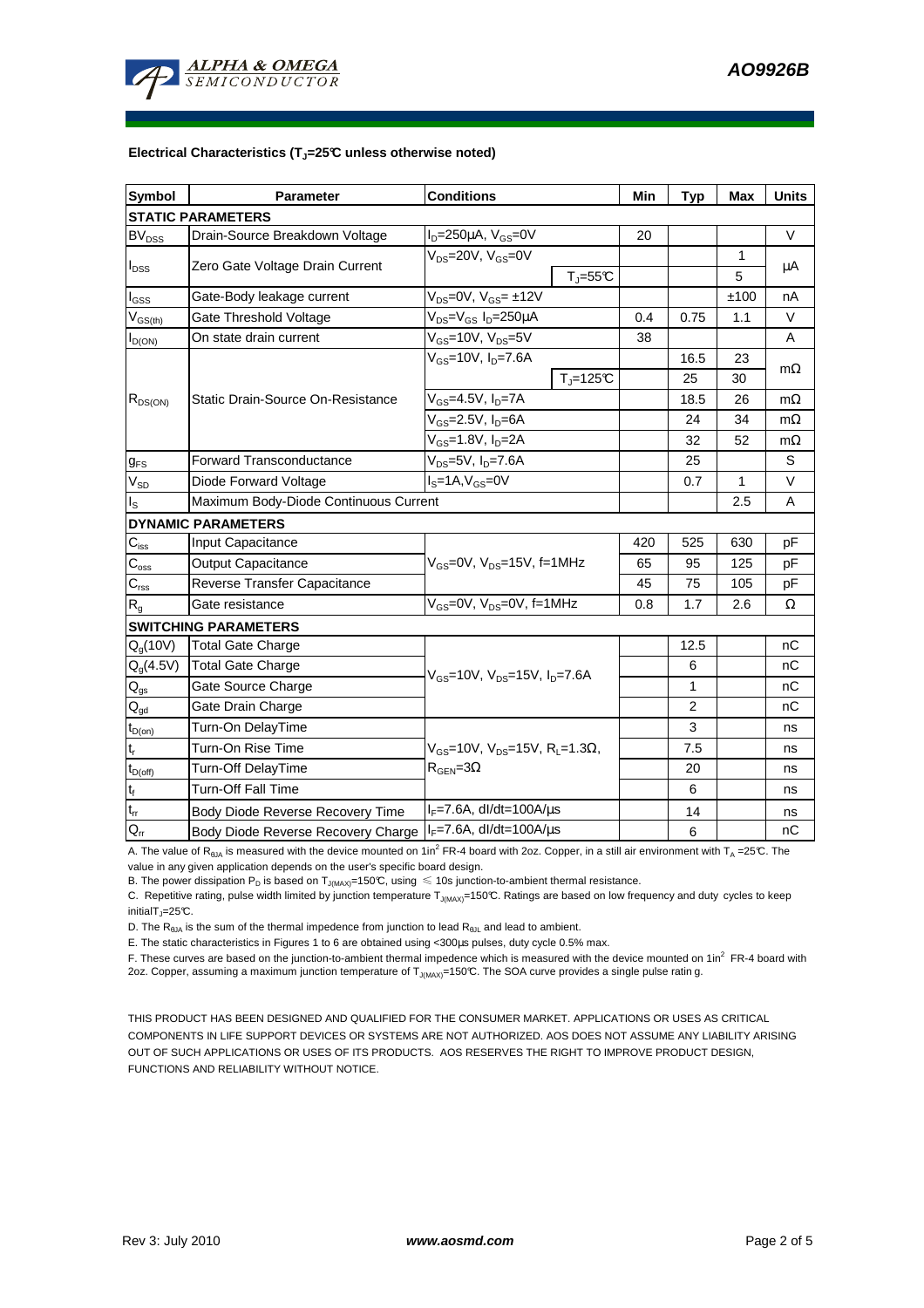

## **TYPICAL ELECTRICAL AND THERMAL CHARACTERISTICS**

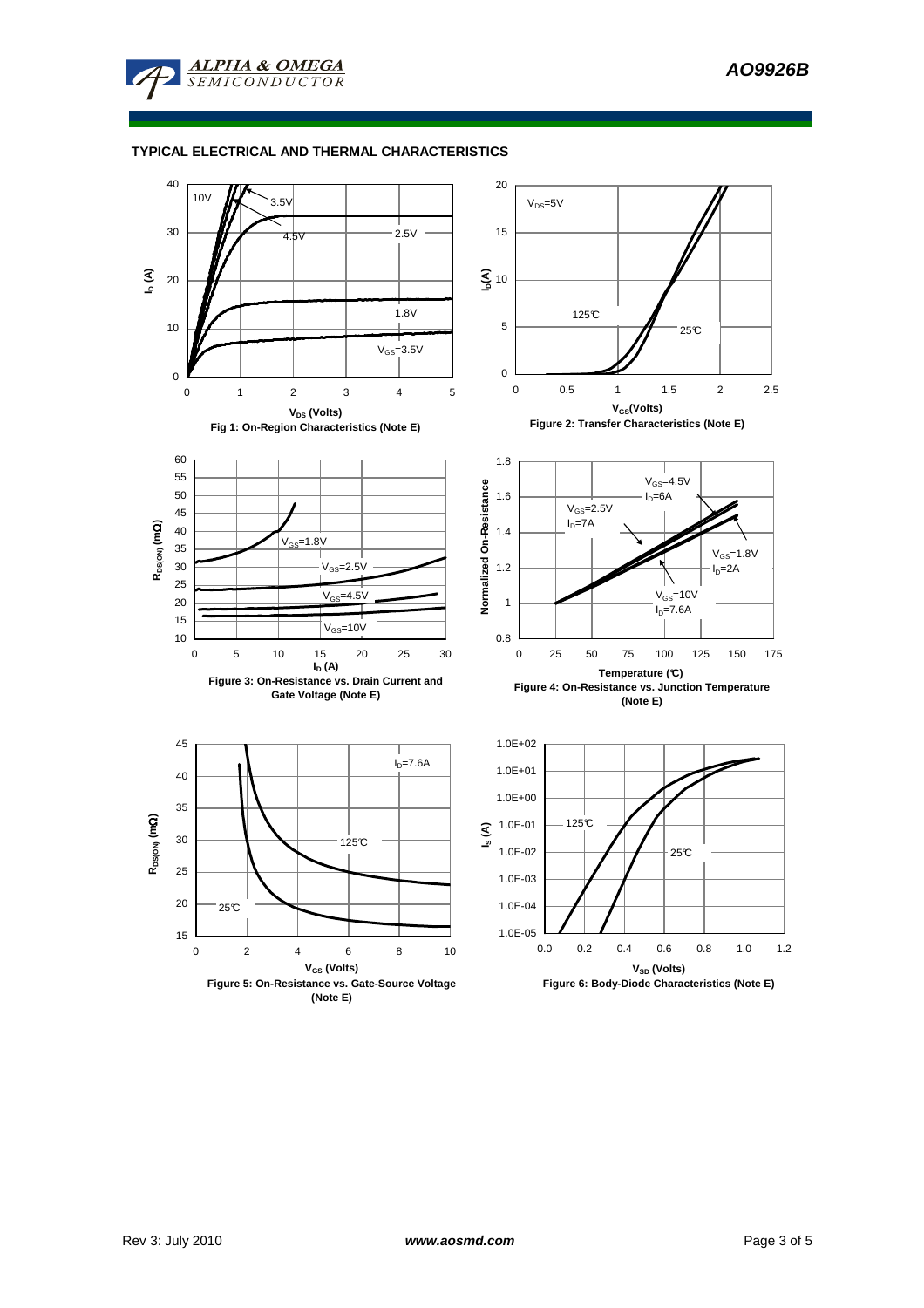

## **TYPICAL ELECTRICAL AND THERMAL CHARACTERISTICS**



**Figure 11: Normalized Maximum Transient Thermal Impedance (Note F)**